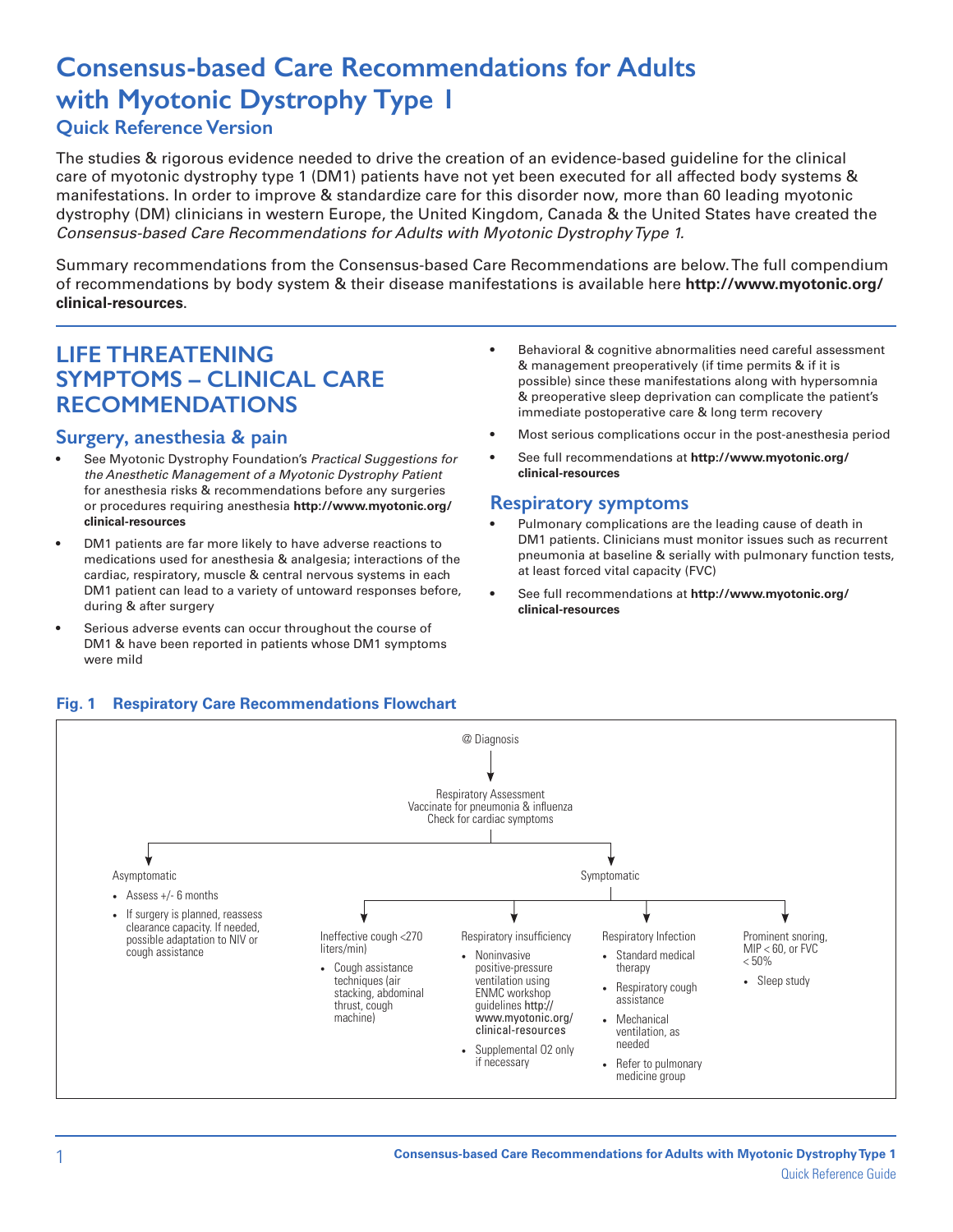# **Cardiovascular symptoms**

- Cardiac complications are the second leading cause of death in DM1
- The most common cardiac issues are arrhythmias (sinus bradycardia, heart block, atrial fibrillation & flutter, & ventricular tachycardia)
- Palpitations, chest pain, dyspnea, orthopnea, lightheadedness, & syncope warrant cardiac investigation
- Significant cardiac involvement that subsequently leads to adverse cardiac events is often asymptomatic
- Impulse or conduction abnormalities on a standard 12-lead ECG including sinus rate < 50 BPM, PR interval > 200 ms, QRS duration > 100 ms, left anterior or posterior fascicular block, abnormal Q-waves, atrial tachycardia, fibrillation, or flutter, & ventricular arrhythmias are indicative of cardiac involvement
- Refer patients with cardiac symptoms, abnormal annual or biennial ECG indicative of cardiac involvement, & patients over the age of 40 years without previous cardiac evaluation to a center experienced in DM1 care
- Cardiology referral for all DM1 patients is reasonable if part of a multidisciplinary program or if the practitioners providing primary care are uncomfortable assessing cardiac history, exam, or ECG
- See full recommendations at **http://www.myotonic.org/ clinical-resources**

# **SEVERE SYMPTOMS & CONDITIONS – CLINICAL CARE RECOMMENDATIONS**

#### **Skeletal muscle weakness & rehabilitation**

- Evaluate annually for:
	- Swallowing & speech difficulties
	- Mobility, balance & falls
	- Activities of daily life including self-care
	- Activities in home, school, work & community
- Refer to specialists, including PTs, OTs, speech pathologists, dietitians, social workers & others
- Encourage moderate intensity (aerobic & resistance training) exercise
- See *Role of Physical Therapy in the Assessment of Individuals with Myotonic Dystrophy* at www.myotonic.org.
- See full recommendations at **http://www.myotonic.org/ clinical-resources**

#### **Skeletal muscle myotonia**

- Myotonia can cause muscle stiffness, prolonged hand grip, speech & swallowing difficulties
- Mexiletine may be considered for myotonia treatment. Mexiletine is contraindicated for DM1 patients with cardiac involvement. See full recommendations regarding mexiletine at **http://www.myotonic.org/clinical-resources** for more information on cardiac implications.

# **Pregnancy & obstetric management**

- Women with DM1:
	- Have increased risk of miscarriage, pre-term delivery, & respiratory insufficiency during pregnancy (especially in the 3rd trimester) & failed labor during delivery; extreme care should be taken with analgesics & sedating anesthetic drugs (see MDF Anesthesia Guidelines here **http://www. myotonic.org/clinical-resources)**
	- Should consult with a high-risk OBGYN prior to delivery & obtain ongoing antenatal care
	- Fatigue much more quickly during labor & are at risk of postpartum hemorrhage, particularly after prolonged first or second stage or if there has been polyhydramnios
	- Should be induced only at direction of obstetrician & after all necessary consultants assisting with the delivery are notified
- Sexually active patients with DM1:
	- Should be referred to genetic counseling & family planning services if of child-bearing age
	- Should receive parental counseling for prenatal genetic diagnosis or discussion of preimplantation genetic diagnosis
- Include pediatric or neonatal specialist at delivery; intensive neonatal care is recommended for neonates that may have DM1; anticipate need for feeding tube & ventilator support
	- Access to a pediatric or neonatal specialist is recommended even if fetus is known to be unaffected
- See full recommendations at **http://www.myotonic.org/ clinical-resources**

## **Excessive daytime sleepiness symptoms**

- Assess for excessive daytime sleepiness (EDS) with Epworth Sleepiness Scale or similar standardized questionnaire instrument; prescribe sleep study if sleep disturbance is suspected
- Monitor periodic limb movements (muscle activity during sleep), as well as EEG, respiratory measures during sleep study to assess possible obstructive sleep apnea & central nervous system mediated sleep apnea
- Refer to pulmonologist &/or sleep specialist if EDS scores are positive on scales
- Question patients re: alcohol or caffeine consumption, medications & sleep habits for contribution to EDS
- Evaluate impact of possible respiratory muscle weakness (forced vital capacity value sitting & supine) on presence of EDS
- If nocturnal or daytime hypoventilation is suspected, consider non-invasive positive pressure ventilation, & refer to pulmonologist with experience in neuromuscular diseases re: possible need for NIV launching
- Consider modafinil for treatment if coexisting central nervous system alteration is suspected as the cause for EDS
- Consider cognitive behavioral therapy (CBT) or behavioral therapy for apathy; psychostimulant treatment can be considered if apathy is associated with an impairing level of fatigue or EDS
- See full recommendations at **http://www.myotonic.org/ clinical-resources**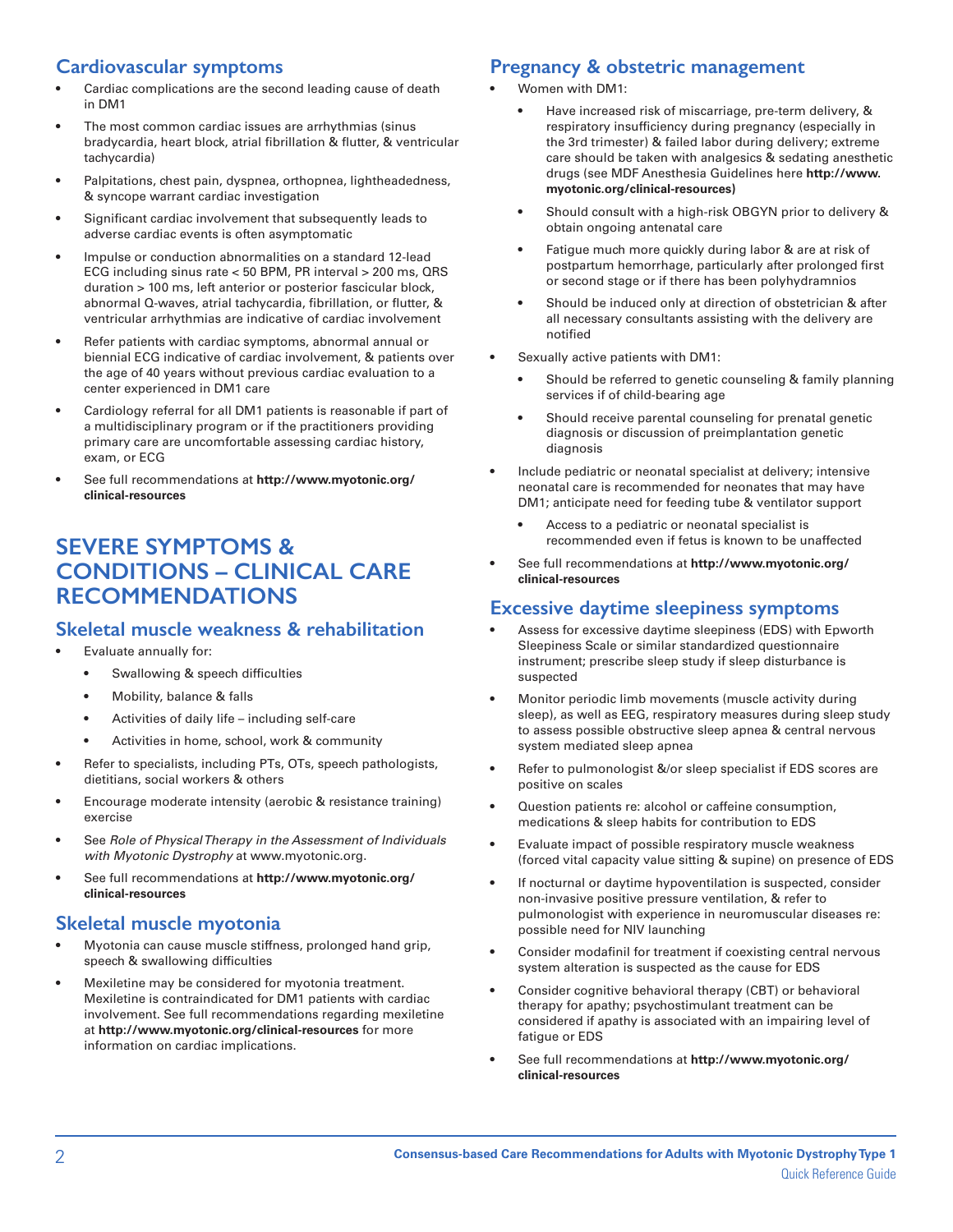# **Gastrointestinal symptoms**

- Ask about problems with chewing, swallowing, drooling, reflux, bloating, abdominal pain, bowel movement frequency & characteristics, diarrhea & incontinence
- Physical exam should include abdominal palpation, including around gall bladder, & rectal exam for anal sphincter spasm & dyssynergic defecation for symptomatic patients
- DM1 patients are at risk for pseudo-obstruction, & experience other problems that may cause actual obstruction of small or large intestine, including endometriosis, acute gallbladder inflammation, ruptured ovarian cysts, sigmoid volvulus. Monitor potential obstructions to determine whether they are pseudo or actual & treat accordingly
- Non-medical interventions:
	- High-fiber diet for diarrhea or constipation; increase water intake
	- Nutritional supplement for weight loss, weight gain or dysphagia
	- Dysphagia therapy referral for oral pharyngeal dysphagia
- Medical interventions:
	- Loperamide (gentle use) for diarrhea control
	- Laxatives for constipation:
	- First line therapy: Miralax, Senna, Ducosate or Linaclotide
- Second line therapy: Bisacodyl, Lubiprostone, Linaclotide
- Avoid oils if above fails, refer out for anal manometry
- Metoclopramide for gastroparesis, pseudo-obstruction, reflux
- Antibiotics for bacterial overgrowth-induced diarrhea (based on breath testing)
- Enteral feeding only for recurring pneumonia or severe dysphagia causing weight loss or causing inability to swallow safely without recurrent aspiration
- Mexiletine can be considered to treat diarrhea or constipation. Mexiletine is contraindicated for DM1 patients with cardiac involvement. See full recommendations regarding mexiletine & cardiac involvement.
- See full recommendations at **http://www.myotonic.org/ clinical-resources**

#### **Ocular symptoms**

- Relevant eye manifestations of DM1 include cataracts, strabismus & other ocular motility problems, myopia, & astigmatism in congenital & juvenile-onset patients
- See full recommendations at **http://www.myotonic.org/ clinical-resources**



#### **Tumors**

- Look for pilomatrixomas (skin tumors); refer to surgeons for safe removal
- Train patients to detect pilomatrixomas (small, hard lump under skin on head, neck, arms, torso, legs)
- Follow general population cancer screening guidelines, particularly for breast, testicular, cervical & colon cancer
- Evaluate suspicious new CNS, abdominopelvic & thyroid symptoms for possible cancer; consider cancers of the brain, uterus & ovary
- See full recommendations at **http://www.myotonic.org/ clinical-resources**

# **Fig. 3 Ocular Recommendations Flowchart**